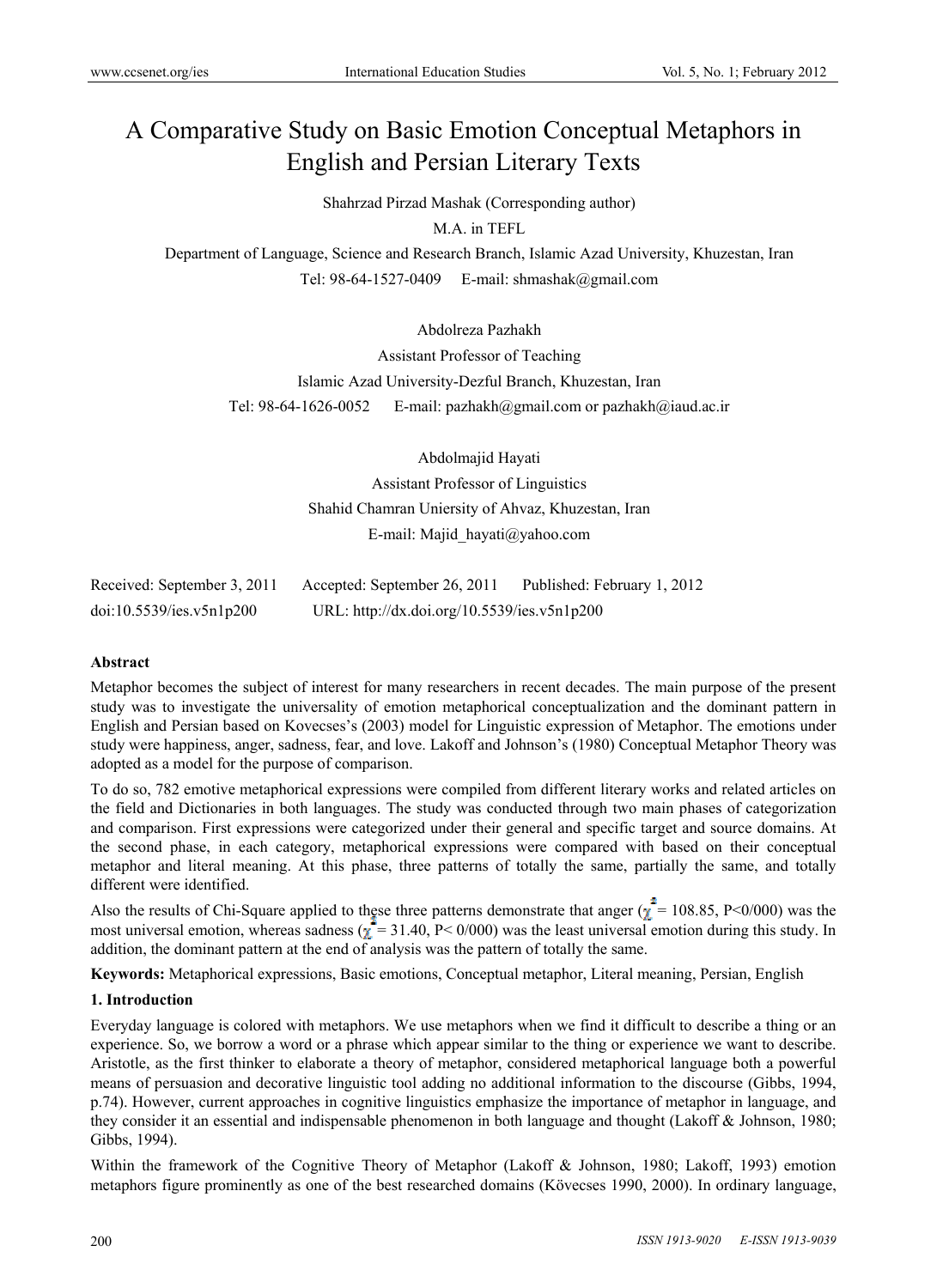metaphors are used to make abstract notions more concrete. This cognitive process, "conceptualizing", is employed to give any abstract notion such as emotional states a more physical and tangible essence or feeling. Since emotions are unobservable internal states, they are par excellence target domain to be expressed by means of metaphor.

# **2. Universality and Variation in Emotion Conceptual Metaphors**

Since cognitive linguists (Lakoff & Johnson, 1980) claim that metaphor is of the mind, the brain, and the body, many people who are familiar with Lakoff's view of metaphor expect that "conceptual metaphors" are largely or mostly universal. It seems that several unrelated languages may share several conceptual metaphors for particular emotion concepts. One of these emotion concepts is happiness. There are a large number of conceptual metaphors for happiness in English (Kovecses, 1991), but three of them stand out in importance: "HAPPINESS IS UP" "I'm feeling up", "HAPPINESS IS LIGHT" "She brightened up", and "HAPPINESS IS A FLUID IN A CONTAINER" "He's bursting with joy". The Chinese cognitive linguist Ning Yu (1995) found the same conceptual metaphors in Chinese as well.

According to Kovecses (2005) metaphors tend to be universal and near-universal at generic-level and specific-level metaphors tend to be different cross-linguistically. For instance, HAPPINESS IS UP is a generic–level metaphor and a specific-level version of the metaphor HAPPINESS IS UP in English is HAPPINESS IS BEING OFF THE GROUND. As Ning Yu (1995) observed, this specific metaphor does not exist in Chinese. He also points out that Chinese shares with English all the basic metaphorical source domains for happiness, UP, LIGHT, FLUID IN A CONTAINER, but an alternative metaphor that Chinese has does not exist in English, is HAPPINESS IS FLOWER IN THE HEART.

Matsuki (1995) observed that all the metaphors for anger in English as analyzed by Lakoff and Kovecses (1987) can also be found in Japanese. At the same time, she points out that there are a large number of anger-related expressions that group around the Japanese concept of "hara" (Lit. "belly"). This is a culturally significant concept that is unique to Japanese culture, and so the conceptual metaphor "Anger is (in the) hara" is limited to Japanese.

Kovecses (2003) conducted a comparative study on metaphors in English and Hungarian. He investigated the metaphor TIME IS MONEY. In his study of linguistic expressions of metaphor in the two languages, four parameters were taken into consideration, namely linguistic form, literal meaning, metaphorical meaning and conceptual metaphor. Three patterns were identified, but the most highly frequent pattern was the same in all parameters in the two languages.

When investigating cross-cultural studies of metaphor, the researcher noticed that Persian is ignored from such a research in the realm of emotion. In fact, there is a vital need to study Persian metaphors from a cognitive linguistic viewpoint to uncover the conceptual structure of Persian speakers particularly in the case of emotions since metaphor is the best cognitive tool in expressing their intensity.

## **3. Method**

## *3.1 Data Source and Collection*

To conduct this research, around 782 metaphorical expressions describing emotions were collected from different sources in both English and Persian. Basic emotions introduced in Kovecses (2000) were adopted as the research materials including, anger, happiness, sadness, fear and love. The model as well as the instrument of the analysis and comparison of the two sets of data collected in the two languages were, however, adopted from Lakoff and Johnson (1980) as they have been introduced in their invaluable book of 'Metaphor We Live By'. The research corpus was collected from several sources, from both written and spoken discourses in both English and Persian, including the works done by Lakoff and Kovecses on the field (Lakoff, 1987; Lakoff & Kovecses, 1983; Kovecses, 1990, 2005), British National Corpus (BNC), Persian Expressions were, in turn, extracted from Amsal-Al- Hekam (Dehkhoda,1960), Farhang-e Kenayat-e Sokhan (Hassan Anvary, 2004).

# 3.2 *Procedure*

The recent study was conducted through two phases, namely grouping or juxtaposing the conceptual patterns in the languages and comparative analysis. First, the metaphorical expressions were grouped under their general and specific source and target domains; then they were compared based on the two discriminative parameters, conceptual metaphor and literal meaning. In addition, each Persian expression with its English phonetic representation and its English literal translation were listed in each conceptual metaphor. If expressions in each group can be found in other language with the same literal meaning and conceptual metaphor, they were considered as totally the same, while two expressions under the same conceptual metaphor with different literal meanings were considered as partially the same and if an expression was an instantiation of a different conceptual metaphor which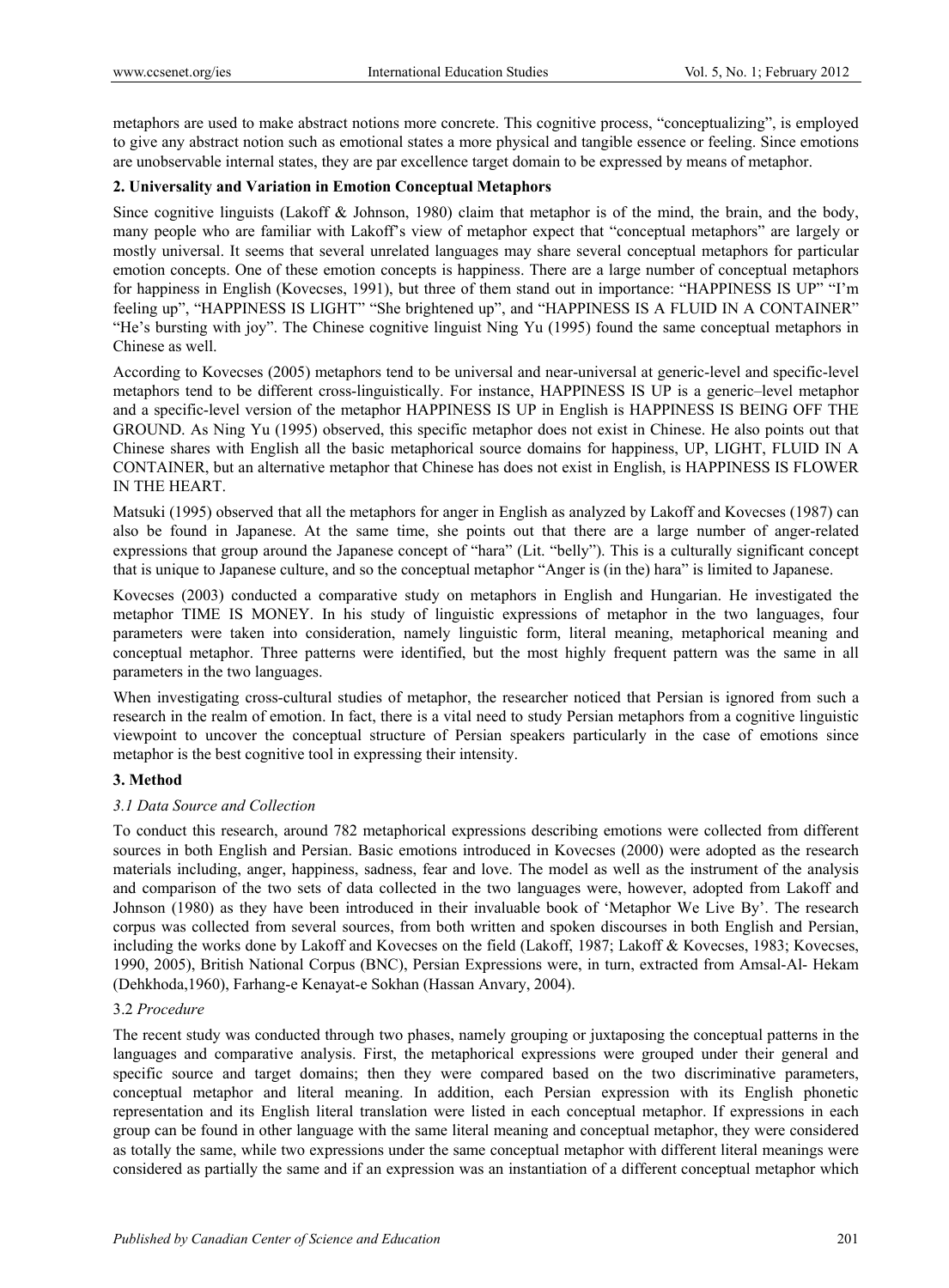was absent in the other was considered as totally different. At the end, a Chi-Square test was applied to these three patterns in each category (i.e., anger) and the degree of similarities and differences were calculated.

## **4. Data Analysis**

Having chosen Lakoff and Johnson' s (1980) Conceptual Metaphor Theory and Kovecses' (2003) as the model of linguistic expressions of Metaphor, data from the study were both qualitatively and quantitatively analyzed. All English conceptual metaphors in describing emotions were observed in Persian, too. Such as "EMOTION IS FLUID IN ACONTAINER", "EMOTION IS ENEMY", "EMOTION IS INSANITY", "EMOTION IS FORCE" and etc. But because of space limitation some of them are discussed here.

# *4.1 Happiness*

The comparative analyses of data revealed that all conceptual metaphors of happiness found by Kovecses (1990, 2005) are shared by English and Persian. Some frequent ones are as follows.

## 4.1.1 Orientational Metaphors

According to Lakoff and Johnson (1980), the first major group of conceptual metaphors gives happiness an upward orientation, which associates it with the state of being off the ground. This metonymic mapping "BEING HAPPY IS BEING OFF THE GROUND" leads to more common orientational metaphor mapping "HAPPINESS IS UP", "HAPPINESS IS BEING IN HEAVEN". Many English and Persian expressions used in describing happiness come under this metaphorical mapping.

## English Expressions:

"I was flying high", "She was on cloud nine", "I'm six feet off the ground", "I was just soaring with happiness", "He was happy as a lark", "I was in seventh heaven"*.*

## Persian Expressions:

"*engar ru* æ*br*â *r*â*h mire*" (lit. walking on the clouds), "*ru z*æ*min b*æ*nd nemi*š*e*" (lit, can't stand on the ground), "*mesle bolbol* čæ*h*čæ*h miz*æ*neh*" (lit, he was chirping like a nightingale), "*q*æ*lb*æ*m* æ*z xo*š*h*â*li tond tond miz*æ*neh*" (lit, my heart is beating fast).

# 4.1.2 Container Metaphors

Another major conceptual metaphor for expressing emotions in general and happiness in particular is CONTAINER metaphors (Kovecses, 1991, P. 33). In this metaphor happiness is depicted as a contained object within a container. Generally, the contained object is portrayed as fluid. Thus, this metaphor has the metaphorical mapping "HAPPINESS/JOY IS a FLUID IN a CONTAINER.", and "INTENSE HAPPINESS PRODUCES PRESSURE ON THE CONTAINER". The CONTAINER metaphor is very common in both Persian and English.

## English expressions:

"We were full of joy", "The sight filled them with joy", "I brimmed over with joy when I saw her", and "She couldn't contain her joy any longer", "the sight filled them with joy", "I was brimmed over with joy", "She was bursting with happiness", "He was overflowed with joy, a

## Persian Expressions:

"por æz shur væ shâdi" (lit. full of joy), "*q*æ*nd tu dele*š â*b mi*š*e* " (lit: sugar melting in his heart), "*l*æ*briz* æ*z* š â*di bud*" (lit. She was brimmed with joy), "æ*z xo*š*h*â*li d*âš*t miterekid*" (lit. s/he was bursting with joy) and "*æz xošhâli tu pusteš nemigond e*" (lit. s/he cannot stand in his/her skin).

## 4.1.3 Animal Metaphors

Kovecses (1991) sees happiness as a thing that is hard to control and not necessary for happy person to control or contain it with force. These implications can be viewed in these animalistic behavior metaphors "A HAPPY PERSON IS AN ANIMAL THAT LIVES WELL", "HAPPINESS IS A PLEASURABLE PHYSICAL SENSATION", "HAPPINESS IS A CAPTIVE ANIMAL". These metaphors considered as sub-categories of animal metaphors (Kovecses,1991). English and Persian, similarly, employ these metaphors in describing happiness.

## English expressions:

"She was crowing with excitement", "She was chirping like a cricket", "He was as happy as a pig in slop".

## Persian Expressions:

*k*æ*bke*š *xorus mixune*" (lit. his partridge is crowing like a rooster), "*b*â*dome*š *gerdu mi*š*k*æ*ne*" ( lit. s/he is breaking nuts with his/her tail), "*mesle x*æ*r keif mikone*" (lit. like a donkey he is enjoying himself).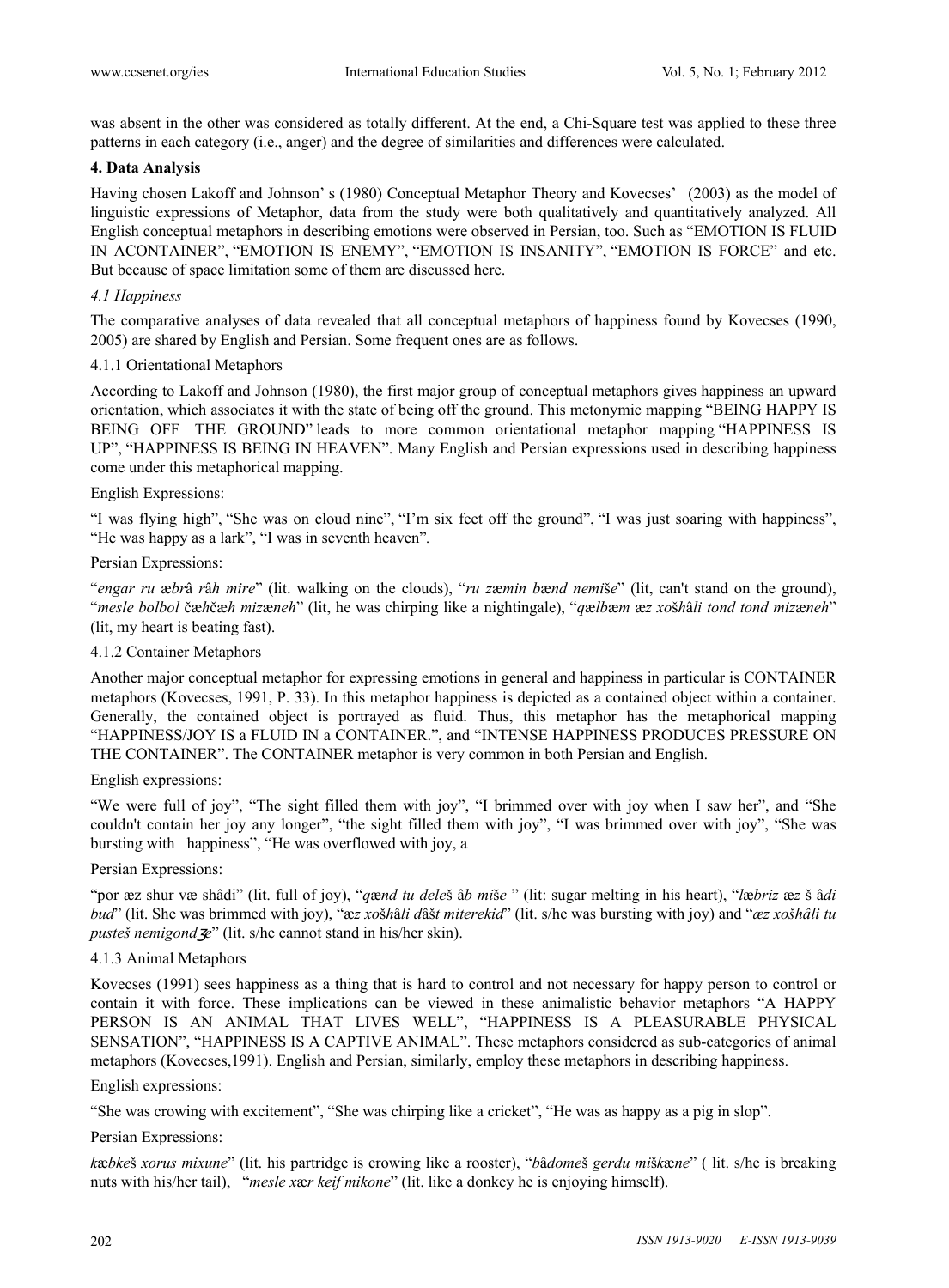The analyses of happiness expressions in Persian and English demonstrated that the two patterns of totally the same and partially the same were not significantly different  $(p<0.5)$ . That is, in describing happiness metaphorically, the pattern of totally different was absent and no difference was observed at general-level metaphor. Furthermore, the dominant pattern in happiness was the pattern of totally the same (TS=74, PS=67).

## *4.2 Anger*

The concept of anger is characterized by several conceptual metaphors and metonymies (physiological and behavioral responses) represented by collected data in English and Persian. Some of them are discussed below.

## 4.2.1 Heat Metaphors

Lakoff and Kövecses (1987) claim the metaphor "ANGER IS THE HEAT OF A FLUID IN A CONTAINER" is the central metaphor in the conceptualization of anger. This is primarily due to its numerous entailments. The metaphor "ANGER IS HEAT" (Kövecses, 2000) is divided into two subversions: "ANGER IS FIRE" and "ANGER IS THE HEAT OF FLUID IN A CONTAINER". This kind of conceptualization can be seen in both Persian and English expressions.

#### English expressions:

"He was bursting with anger", "I could barely contain my rage", "When I told him, he just exploded", "I suppressed my anger", "You make my blood boil", "I had reached the boiling point".

#### Persian expressions:

"â*ti*š *gereft*æ*m*" ( lit. I got fire), "*d*â*re* d *u*š *mi*jæ*re*" (lit. he is boiling ), "æ*z ?*æ*s*æ*b*â*ni*jæ*t d*âš*t miterekid*" (lit. he was bursting with anger), "xunæm râ bedjuš âværd" (lit. s/he made my blood boil).

## 4.2.2 The Opponent Metaphor

One of the most common metaphorical conceptualization between English and Persian is "ANGER IS AN OPPONENT". In this metaphor anger is depicted as a person in struggle. In English this metaphor is present in a set of expressions:

I'm struggling with my anger", "You need to subdue your anger", "I was seized by anger", and "He lost control over his anger".

Persian, likewise, involves too many expressions where anger is personified and depicted as an opponent to its victim.

#### Persian expressions:

"*q*æ*l*æ*be b*æ*r x*æš*m*" ( lit. to conquest anger) "*bar x*æš*m fa?eq* â*m*æ*d*æ*n*" (lit. to overcome anger) "*f*æ*r*â*r* æ*z x*æš*me xoda*" (lit. to escape from God's anger), "*moh*æ*b*æ*t piruzije bi*š*t*æ*ry d*â*rad t*â *x*æš*m*" (lit. kindness is more victorious than anger).

Analysis of anger expressions in Persian and English revealed just the two patterns of totally the same and partially the same; the dominant pattern was indeed 'partially the same' (TS=73, PS=119).

#### *4.3 Sadness Metaphor*

Metaphors for sadness were analyzed from a cognitive linguistic perspective by Barcelona (1986). He identified multiple source domains, which are presented in Kovecses (1990) with some modifications. Present study corpus revealed some of them as emerging in the followings.

#### 4.3.1 Orientational Metaphors

Orientational metaphor as the first group of conceptual metaphor gives sadness a downward orientation (Lakoff & Johnson, 2003. p.15). The conceptual metaphor "SADNESS IS LOWDOWN" is very common and conventional in English language use. The downward oriented bodily posture is mapped to the emotional state in English expressions:

"I am feeling kind of low right now.", "I have decided not to contact my ex because that gets me down as well.", "However, she's been getting quite depressed lately."

The examples suggest that an increase of SADNESS is experienced as being physically nearer to the ground. One can be just low in one's physical position, or even down on the ground as the afore-mentioned examples suggest. English speakers employ the words 'down' and 'low' directly to express their feeling of sadness such as, "I am feeling down", "He brought me down with his remarks", "Down in the mouth", "He is really low these days",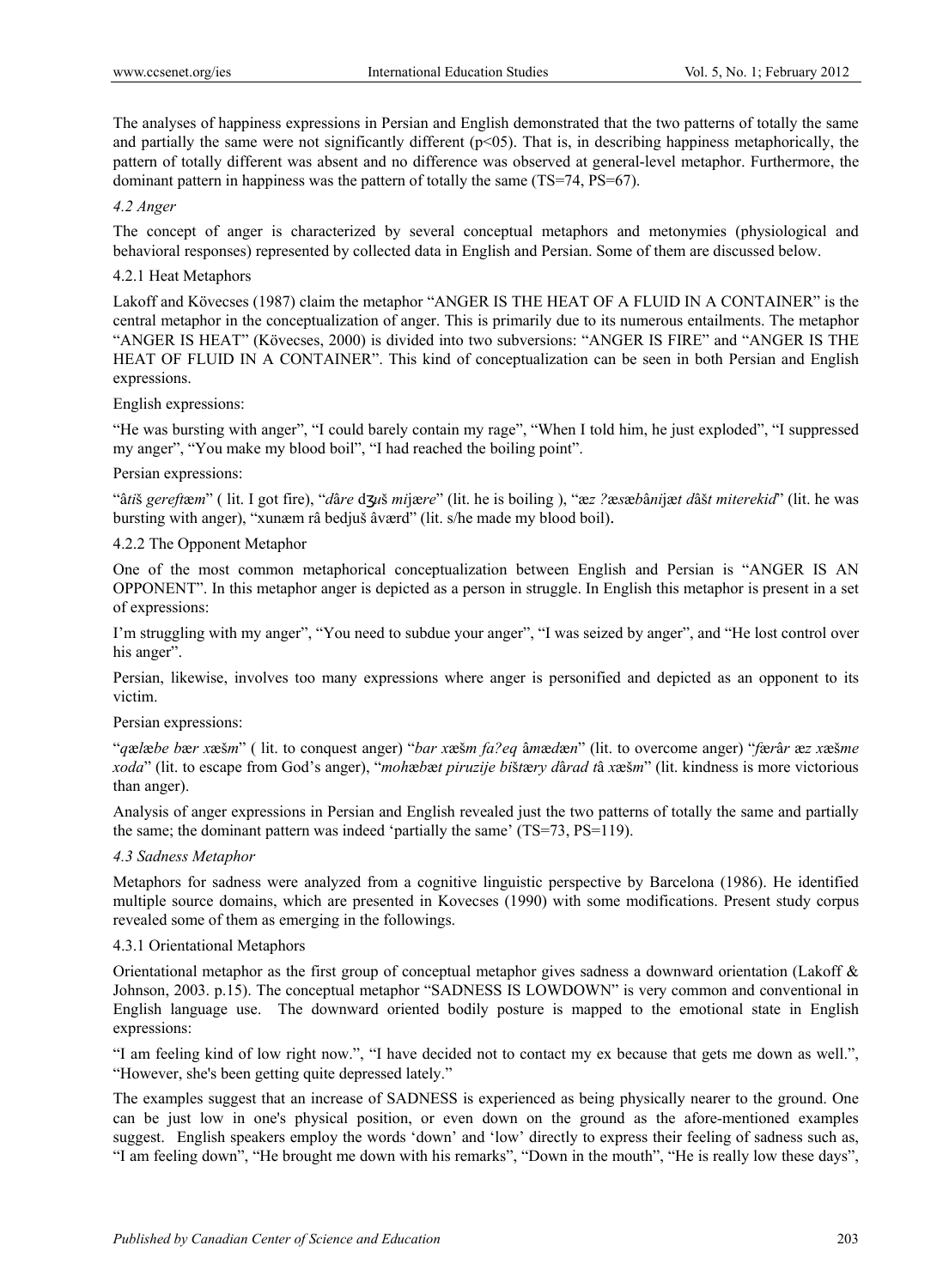"I am feeling kind of low". Contrary to English, Persian does not apply the words low/ down directly. The down/low orientation can be inferred from Persian metaphorical expressions:

"*k*æš*tih* âš *q*æ*rq* š*od*æ*n*" (lit. his ships were drowned), "*donj*â *ru s*æ*re*š *x*æ*r*â*b* š*ode*" (lit. the world has ruined on him),"*l*æ*bo lo*čæš â*vizune*" (lit. his lips are hanging), "æ*z x*æ*nde oft*â*de*" (lit. s/he is not laughing).

All the metaphorical expressions in this category are partially the same; that is, they represent the conceptual metaphor "SADNESS IS DOWN/LOW", but their linguistic manifestations are not the same. The only totally the sameness here is related to the English expression "I am in low spirits" which in Persian means "*ruhije*æ*m paeene*" One of the salient difference in Persian and English was revealed in this category. When someone is in an intense sadness and sorrow state and is very sad, English expresses it with the word "depth" for instance, "in the depth of sadness", whereas Persian uses the word "*o*dj" (lit. climax) which literary means "climax" the opposite of depth and leads to the metaphorical mapping "INTENSE SADNESS IS BEING AT CLIMAX" in Persian. For example, "djæ*ve q*æ*m* æ*fz*â" (lit. increasing sadness atmosphere), "*d*æ*r o*dj*e n*â*r*â*h*æ*ti bud*" (lit. be at the climax of sadness and sorrow).

## 4.3.2 Container Metaphors

Container metaphor as a highly productive metaphor in the case of emotions identified by Kovecses (1990) is shared within all emotions and is considered as a general source domain for them. In the case of sadness both "SADNESS" IS A CONTAINER" and "SADNESS IS FLUID IN A CONTAINER" (Kovecses, 2000) with lack of heat leads to metaphorical mapping "BEING SAD IS BEING LACK OF HEAT" were identified with research data. They are common in both English and Persian. Containers in describing sadness are body parts including eyes, heart, chest and body itself. Following English expressions demonstrate these kinds of container metaphors.

"Heart filled with sadness ", "There was a sadness in Alina's eyes", "May have sadness ingrained in them", "Loosing his father put his fire out", "He was filled with sadness".

## Persian expressions:

"*tu* č*e*šâš *q*æ*m r*â *mi*š*e did*" (lit. sadness can be seen in her eyes), "*sine*æš *por* æ*z d*æ*rd v*æ *q*æ*me*" (lit. chest full of sadness), "*b*â *deli* â*k*æ*nde* æ*z q*æ*m v*æ æ*nduh*" ( lit. heart filled with sadness and sorrow ), "*tu xode*š*e*" (lit. he is inside himself), "*tu l*â*ke*š *foru r*æ*fte*" (lit. sink in his shell), "š*ur v*æ *h*æ*j*ædjâ*n*æš *r*â æ*z d*æ*st d*â*de*" (lit. he is lack of excitement ), "*s*æ*rd v*æ *bi ruh* š*ode, mesle mordeh*â" (lit. he is like the dead cold with no spirit).

One of the cultural differences existing between English and Persian lies in the fact that Persian considers sadness as a bird which nests in body parts of sad person including eyes and heart which leads to the metaphorical mapping "EYES / HEART ARE NESTS FOR SADNESS". Persian metaphorical expressions such as, "*q*æ*m tu* č*e*šâš *lune k*æ*rde*" *(*lit. sadness nest in his eyes ), "*q*æ*m kondje dele*š *lune k*æ*rde*" (lit. sadness has nested in his heart) demonstrate this kind of mapping. Furthermore, Persian expression "*xune del xord*æ*n*" (lit. drinking heart blood ) represents blood as sadness in sad person's heart, this leads to metonymic mappings "DRINKING HEART BLOOD STANDS FOR SADNESS" and "HEART FULL OF BLOOD STANDS FOR SDNESS" illustrate another difference, indicating the absence of such conceptual metaphors in English. In addition, "*qose xord*æ*n*" (lit. eating sorrow or sadness) illustrates sadness as an eatable substance which constructs another conceptual metaphor "SADNESS IS EDIBLE" is a highly conventional metaphor in Persian and it is exclusively limited to Persian. In conclusion, three patterns were observed in relation to sadness including, totally the same, partially the same, and totally different and the dominant one was partially the same (TS=51, PS=54, TD=10).

## *4. 4 Fear Metaphors*

The metaphors for the concept of fear were described by Kovecses (1990). Fear is conceptualized via multiple source domains in English and Persian. Some of these conceptual metaphors are as follows.

## 4.4.1Container Metaphors

One of the general emotion metaphors is "FLUID IN A CONTAINER" metaphor Kovecses (1990). The collected data related to the current research in English and Persian revealed that CONTAINER may be body parts such as, heart, eyes, and face and fear itself. Hence, "FEAR IS A FLUID IN A CONTAINER" metaphor has some subversions such as, "EYES/BODY/FACE ARE CONTAINERS FOR FEAR", and "FEAR IS A CONTAINEE" in Persian; however, English metaphorical expressions signifying eyes as body part are the containers for fear in this study including:

"We went into a state of fear", "Ralph read fear in his eyes", and "The sight filled her with fear".

Persian employs this kind of metaphor in expressing fear such as: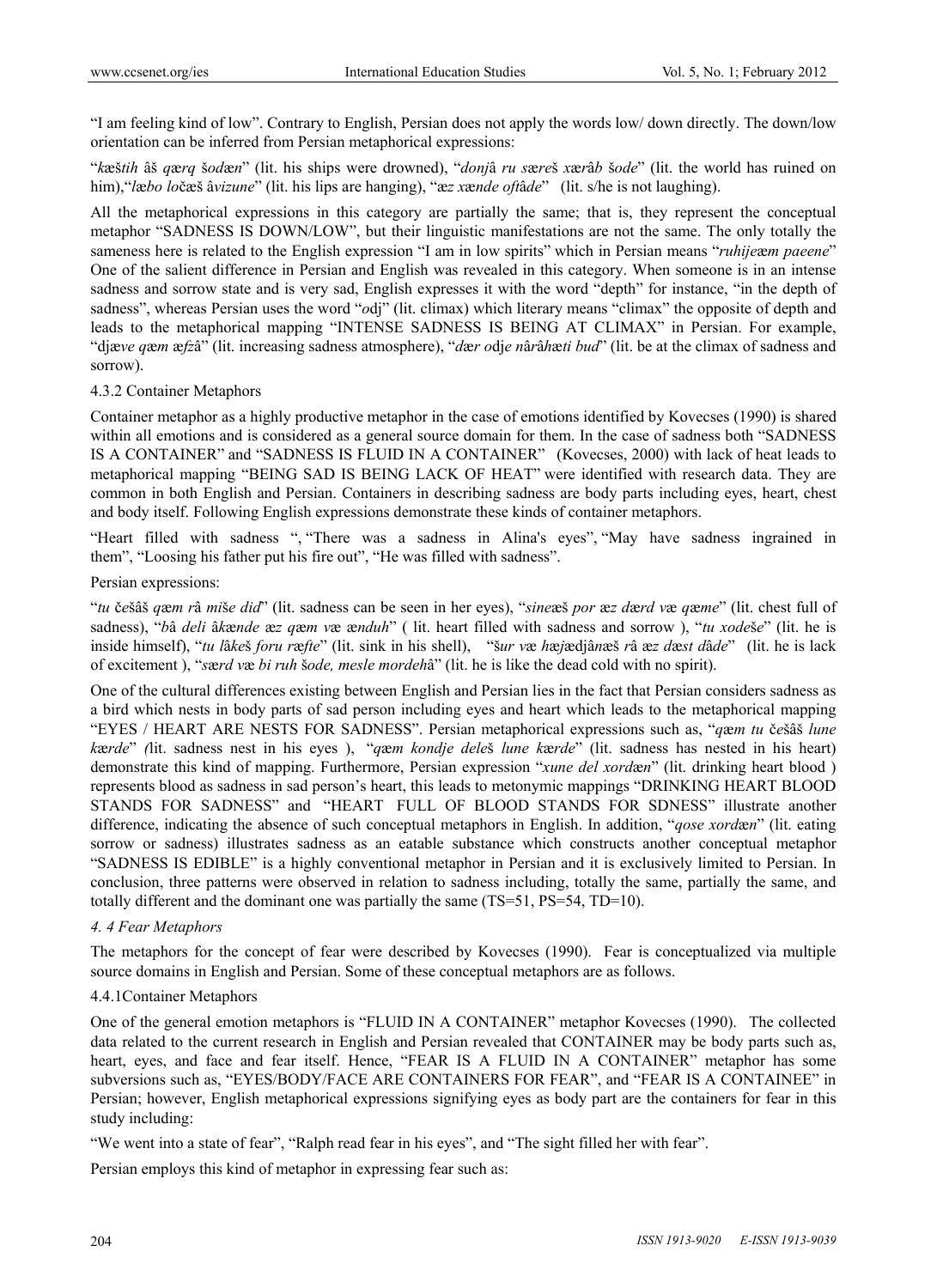"*d*æ*r t*æ*rs v*æ*v*æ*h*šæ*t foru r*æ*fte bud*" (lit. he sank in fear and terror), "č*e*š*m*âš *por* æ*z t*æ*rs bud*" (lit. his eyes are full of fear) , "*b*æ*nde dele*š *p*â*re* š*od*" (lit. his heart rope was torn), "*dele*š *hori rixt*" (lit. his heart was poured), "*z*æ*hre t*æ*r*æ*k* š*od*" (lit. his/her gall exploded ), "*tu sur*æ*te*š *t*æ*rs n*æ*m*â*j*â*n bud*" (lit. fear was visible in his eyes). Most of the metaphorical examples of fear in this category can be rendered in to Persian serving the same meaning and metaphorical sense.

## 4.4.2 Opponent Metaphors

Metaphor "FEAR IS AN OPPONENT IN A STRUGGLE" is presented with the recent research data in both English and Persian. It is revealed that this metaphor is common in the two languages. Many English expressions demonstrate the OPPONENT metaphor as follow:

"Fear took hold of me", " Fear is a vicious enemy", "To attack the fear", "Fear kills the rich", "Fear can be Defeated", " Seized by fear".

## Persian Expressions:

"*q*æ*l*æ*be b*æ*r t*æ*rs*" (lit. to overcome fear), "tærs u ra košt" / / (lit. fear killed him), and "*xode* š*o b*â*xte bud*" (lit. he defeated himself).

Most English fear expressions can be literary rendered into Persian and serve the same metaphorical meaning and belong to the category of totally the same during research data analysis. As mentioned earlier, opponent metaphor personifies fear as a person or a being; hence, it can be conceptually structured as "FEAR IS BEING", " he was haunted by fear", and "FEAR IS A TORMENTOR" " my mother was tormented by fear", The OPPONENT metaphor regarded as subcategory of BEING metaphor for fear. English expressions as " The fear grow stronger", "Childish fear of father", "Fear has many eyes", "Love breeds fear" represent "FEAR IS BEING".

Persian expressions as "*t*æ*rs um*æ*d sor*â*qe*š " (lit. fear returned to him), "*in fekrh*â *z*â*eedeje t*æ*rse*" (lit. these thoughts are born by fear ), "/*t*æ*rs kud*æ*ki u r*â š*ek*æ*n*dj*e mid*â*d*" (lit. his childish fear tormented him), "*t*æ*rs u r*â *gerefte bud*" (lit. fear hold him) all these expressions in Persian and English represent the OPPONENT/BEING metaphor in both languages. In the case of fear, three patterns were demonstrated by fear expressions, however the dominant pattern was totally the same (TS=92, PS=57, TD= 2).

## *4. 5 Love Metaphors*

The concept of love in English and Persian is conceptualized through several conceptual metaphors. Total 184 metaphorical expressions were gathered in both languages from different sources. Table 4.3 revealed that the two languages share most conceptual metaphors identified by Kovecses (1988). About 60% of total metaphorical expressions were totally the same, while partially the same category accounted for 40% of the total metaphorical expressions. This was due to the lexical choices and linguistic realizations of the conceptual metaphors. However, the data showed no significant differences in conceptualizing the concept of love in both languages.

## 4.5.1 Nutrient Metaphors

In metaphor LOVE IS NUTRIENT found by Kovecses (1986), the concept of love is regarded as something edible. Concerning the metaphorical concept of love in both English and Persian, the commonality goes with something which is edible, being a sort of material, But as for the metaphorical concepts of love, the difference lies in the fact that love is solidity in English, whereas it is liquidity in Persian. The following metaphorical expressions in both English and Persian will crystallize this issue.

## English expressions::

"I am starving for love", "She is starved for affection" "He is love-starved", "Hungered for love".

## Persian expressions:

"tešne ešq" (lit. thirst for love), "sirâb æz ešq" (lit. full of water of love), "mærâ æz âbšâre ešqæt sirâb kon" (lit. make me full with your waterfall of love), "*te*š*ne zire b*â*r*â*ne* eš*q*" (lit. thirsty under the rain of love), "*q*æ*lb*æ*m te*š*ne e*š*q* æ*st*" (lit. my heart is thirst for love).

## 4.5.2 Container Metaphors

Kovecses (1990) points out that the container metaphor is an important concept in the field of emotions and that it works in two ways. The emotions are either conceptualized as a "FLUID IN A CONTAINER", with the container in most cases supplied by the human body, or as being a CONTAINER itself. According to the analyzed data in this study, "LOVE IS A CONTAINER" is one of the most important conceptual metaphors revealed by English expressions. English expressions such as "He's in love", "We fell in love.", "We're falling out of love.", "We are getting so lost in love." demonstrate the use of this metaphor; in contrast, Persian does not employ this kind of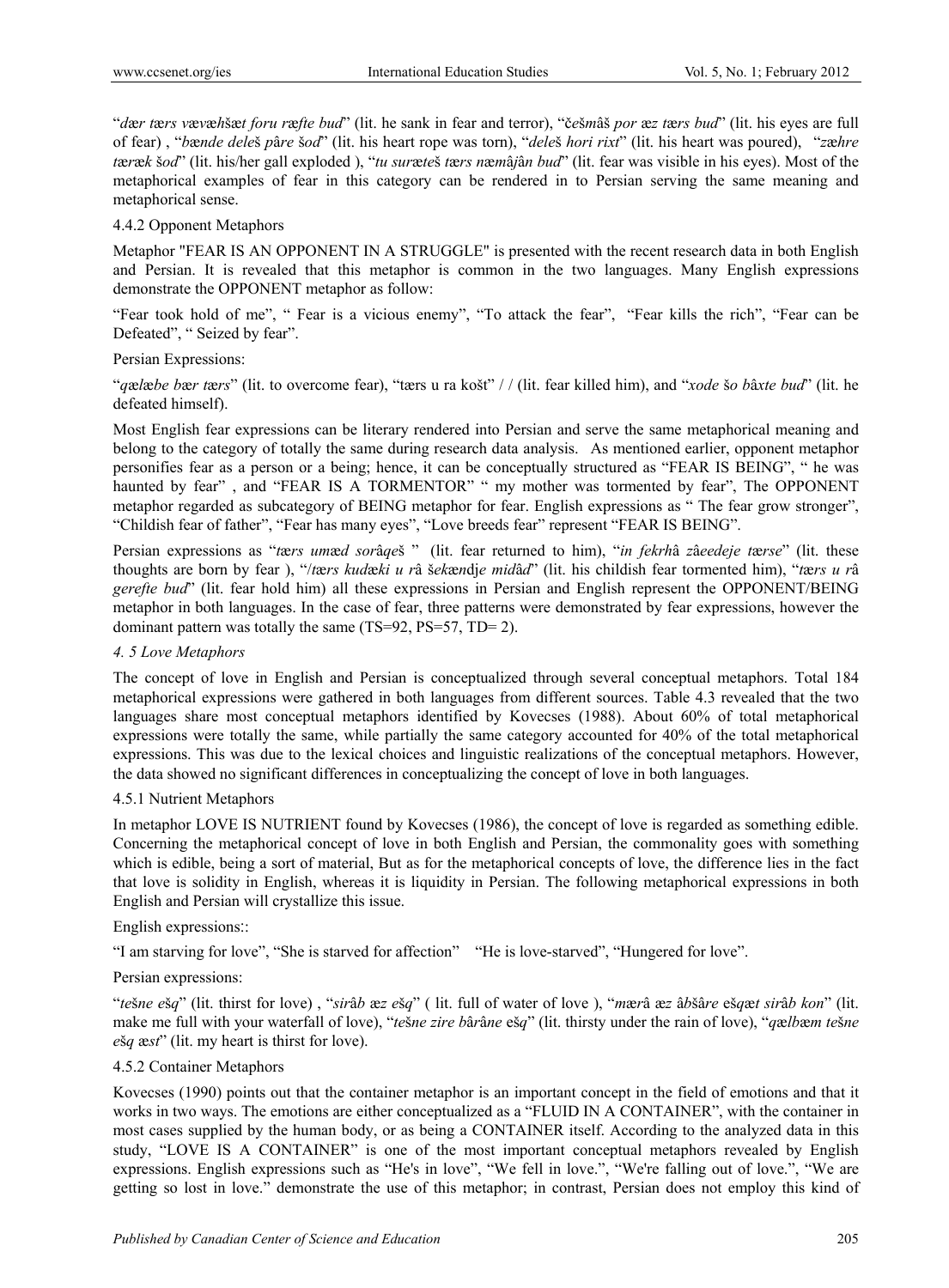metaphor, instead they consider it as a "FLUID IN A CONTAINER". The only Persian expression "*dar eshgh gom shod*æn (lit. be lost in love) retrieved from Persian poems and prose conceptualizes love as forming a container. Another CONTAINER metaphor for love is proposed by Kovecses (2000,p.26). He found that "LOVE IS A FLUID IN A CONTAINER" is a conceptual metaphor of love and gives English expressions like:

"She was filled with love", "She was overflowing with love", "She is brimming with love", "My heart being filled with your love", "His eyes were full of love".

The FLUID IN A CONTAINER metaphor is conventional in Persian, too. Persian metaphorical expressions which revealed such a kind of metaphor are as follows:

"*s*æ*r*šâ*r* æ*z e*š*q*" (lit. overflow with love ), "*l*æ*briz* æ*z e*š*q*" (lit. brimming with love), "*vo*dj*ude*š*un por* æ*z e*š*q bud*"/ / (lit. their soul is full of love), "*d*æ*r e*š*q q*æ*rq bud*æ*n*" (lit. sank in love).

CONTAINER metaphors in Persian are body parts including heart, eyes and head and body itself which are commonly used in Persian according to language data of the present study conceptual metaphors as "EYES ARE CONTAINER FOR LOVE", "HEART IS A CONTAINER FOR LOVE" and "HEAD IS A CONTAINER FOR LOVE" which was revealed from the examples such as:

"*e*š*q* æ*z jek neg*â*h* š*oru mi*šæ*v*æ*d*" ( lit. love is started with a look), "č*e*š*ma*š *por* æ*z e*š*qe*" (lit. his eyes are full of love ), "*d*æ*r s*æ*r*æ*m sod*â*ye e*š*qe*" (lit. I have the desire of love in my head), "*b*â *deli s*æ*r*šâ*r* æ*z e*š*q*" ( lit. with a heart full of love), "*e*š*qi b*â *tam*â*mije vodjud*" (lit. love with all soul).

## 4.5.3 Unity Metaphors

Kovecses (2000, p.27) suggests that the central metaphor in the love system is the notion of UNITY, at least judged by the number of various metaphorical entailments and lexical elaborations on such source domains as "UNITY OF TWO COMPLEMENTARY PARTS", BOND, and CLOSENESS. The conceptual metaphor "LOVE IS A UNITY" and two major subversions, namely "LOVE IS CLOSENESS" and "LOVE IS BOND" metaphors are employed in Persian, too. This kind of conceptualization is highly shared by English and Persian.

English expressions:

"I see love as something that guarantees the stability of the relationship", "I view myself and others as forming a unity", "We were made for each other", "We are one", "There is a perfect matched system", "There is something between them", "They are very closed".

Persian employs such metaphors in conceptualizing love such as, "*b*æ*r*â *h*æ*m s*â*xte* š*od*æ*nd*" (lit. they have not been made for each other), "*eng*â*r don*æ*f*æ*r d*æ*r jek k*â*lbod h*æ*st*æ*nd*" (lit. they seem to be two soul in one body), "*r* â*bete*  â š*eq* â*ne*" (lit. there is a lovely tie between them ), "*pejm*â*ne* eš*q b*æ*st*æ*nd*" (lit. they contracted love ).

Most English expressions in this category can be rendered into Persian and serve the same meaning and metaphorical sense. In conclusion, two patterns of 'totally the same' and 'partially the same' were observed of which the dominant one was the 'totally the same' category  $(TS=110, PS=74)$ .

## **5. Conclusion**

According to the above-stated comparative analyses of data, it can be concluded that although there were some cultural differences in conceptualizing these five basic emotions- namely anger, happiness, sadness, fear, and love in English and Persian due to the emphasis laid on some aspects of metaphor and entailments (partially the same pattern), the two languages share most of the general conceptual metaphors in describing these five emotions. That is, most Persian metaphorical expressions of emotions can be literally rendered into English and vice versa and serve the same metaphorical meaning and effects. The results of this study and the notion of universality in conceptualizations were highly supported with the previous works on emotions ( Matsuaki, 1995; Kovecses, 1990; Barcelona & Soriana, 2004) . Also, the result of Chi-square test applied to the three cases in this study, including totally the same, partially the same and totally different revealed that the two languages are highly similar in the issue of emotion conceptualization. As far as emotion conceptualization is concerned, Persian and English have many features in common, and it could be claimed that both languages are 51 % totally the same, 47% partially the same and 2% are totally different in conceptualizing these five emotions. That is, the most frequent pattern in emotion conceptualization in English and Persian is totally the same or the pattern of "Different, Same, Same, Same" found by Kovecses (2003).